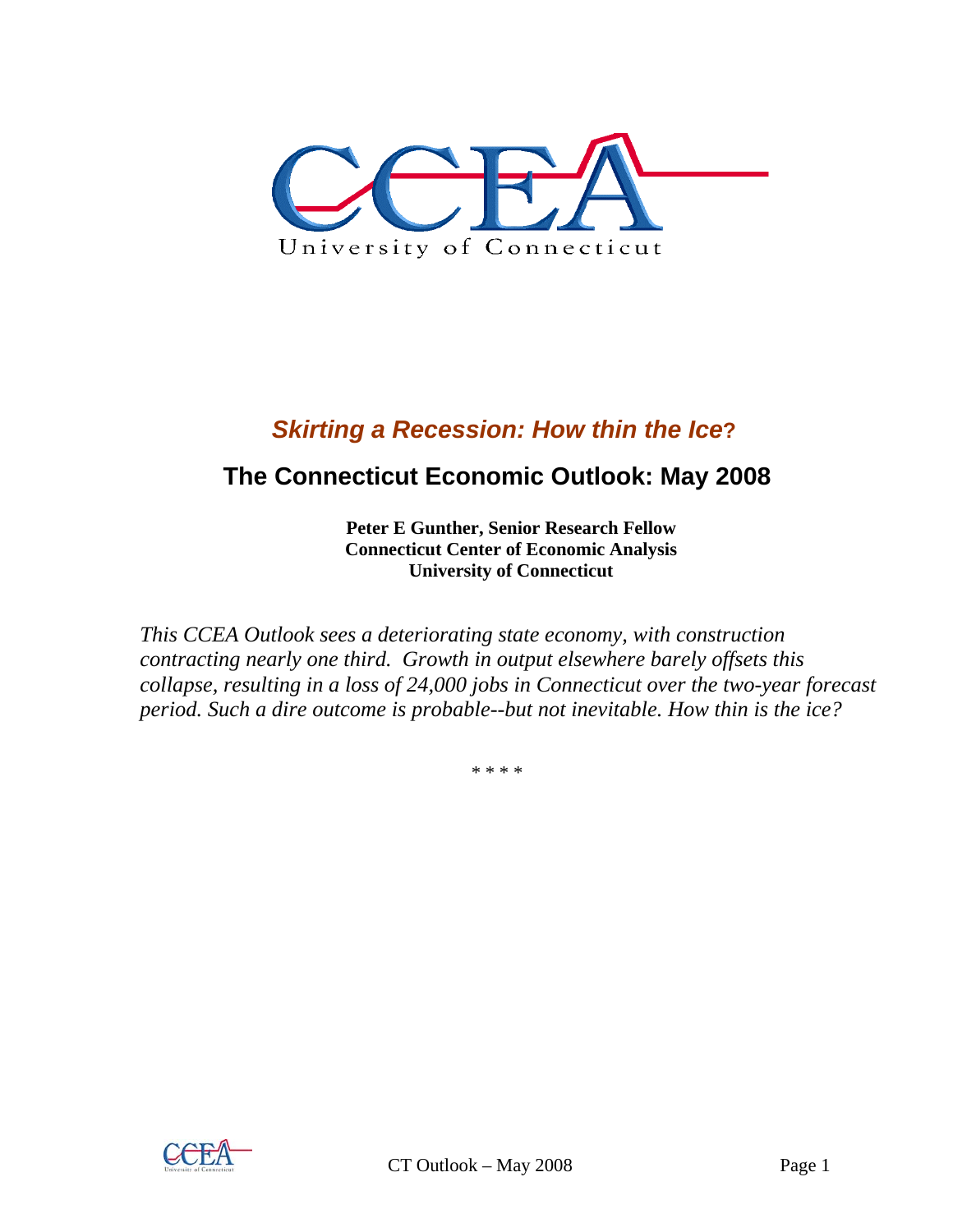## **Overview:** *Skirting a Recession?*

### Anemic Growth in Output; Flat or Falling Employment

Current expectations see Connecticut economic growth decelerating at least through the last quarter of 2008, then accelerating slowly through 2009 and into 2010. National economic growth of only 1.5% this year followed by 0.9% next year will obliterate CT Real Gross Domestic Product (CRGDP) growth in 2008 and hold it to a measly 0.2% in 2009. Such slow growth will thwart demand for labor; this Outlook thus forecasts a loss of 24,000 Connecticut jobs from the beginning of 2008 through the first quarter of 2010.

#### **Slow Growth in Output**

CCEA developed its projection of total Connecticut output (CRGDP) shown in Chart 1 from the known output through 2006, the available personal income data through 2007, and extrapolated income for one quarter into 2008; we then use statistical techniques (BVAR) to forecast output to 2010. Chart 1 reminds us of the \$4 billion dollars in bonuses paid out to CT residents in the first part of 2007—but it had no lasting effect. Indeed, the second quarter of 2007 saw a decline in income, and little change through the balance of the year. The turmoil in financial markets points to the continued flatness in the first quarter of 2008.





No surprise—construction is the main drag on CRGDP; CCEA expects construction activity to decline from \$3.6 billion in 2008-Q1 to \$2.5 billion in 2010-Q1.

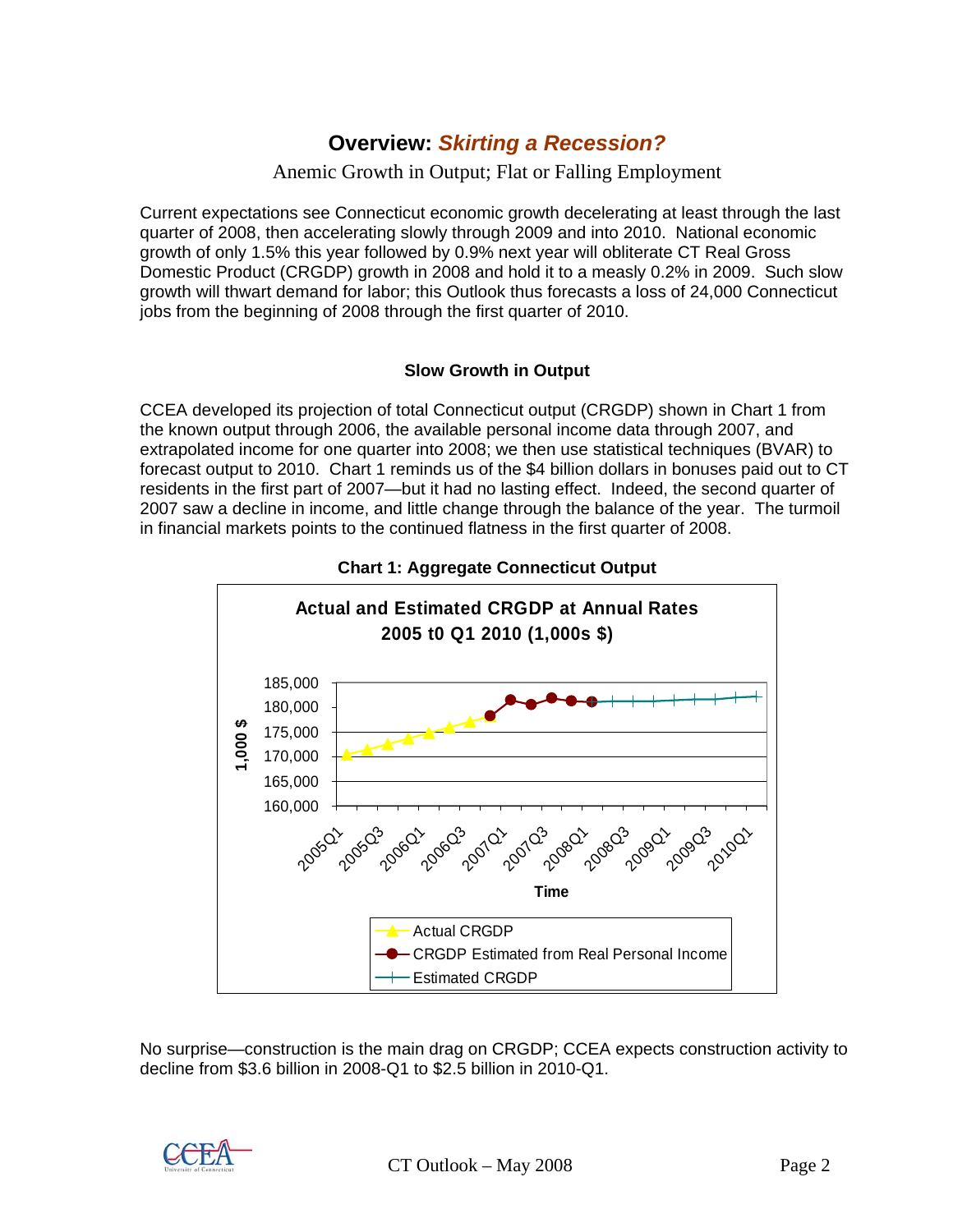Housing permits in Connecticut and throughout the Tri-State region continue to wallow well below historic norms. Chart 2 illustrates the percentage change in permits for private housing issued in 2007 compared to 2006. Among all units the percentage declines in Connecticut were greater than in either the Northeast or the Tri-State region, but less than for the nation. Those relative percentage changes also held for both single dwellings units and in buildings containing five or more units. While Connecticut had the largest percentage decline in buildings with five or more units it also had the largest increase in the average number of units within those buildings. Among the four jurisdictions, Connecticut experienced the largest percentage decline in permits for double units and the smallest for 3-4 units. But these declines—Connecticut -11.2%, Northeast -10.3%, and the Tri-State – 6.5%--were nowhere near the scale of national fall of -23.8%,.





The high end of Connecticut's housing market has sustained construction above the levels that unit permits would suggest. Connecticut led among the four jurisdictions in increased value of the average permit at 10%, compared to elsewhere in the Tri-State where it barely grew, seeing increases of only 1.6% to 3.3%.

This Outlook anticipates a further decline in the number of Connecticut permits issued of 12.8% 2007-2008, with a miniscule rise in 2008-2009 of 0.7%. We should expect that the hangover from the sub-prime mortgage debacle will be prolonged and severe for Connecticut's construction industry, with white goods sales, dependent on new housing completions, suffering as well.

Devaluation of the U.S. dollar makes the outlook for other key sectors somewhat more robust. The historic slide in Connecticut manufacturing output has been flattening and has begun to reverse itself, particularly among durable manufacturers. The dollar's decline has also been favorable to expanded outputs in Services, and Finance, Insurance and Real Estate. On the other hand, state and local governments face both revenue declines and cost pressures from fuel and other energy related expenditures; some Connecticut municipalities have already announced layoffs, hiring freezes, and other measures to reduce spending. Clearly government—even as demand for its services swell—will contribute to the economic malaise.

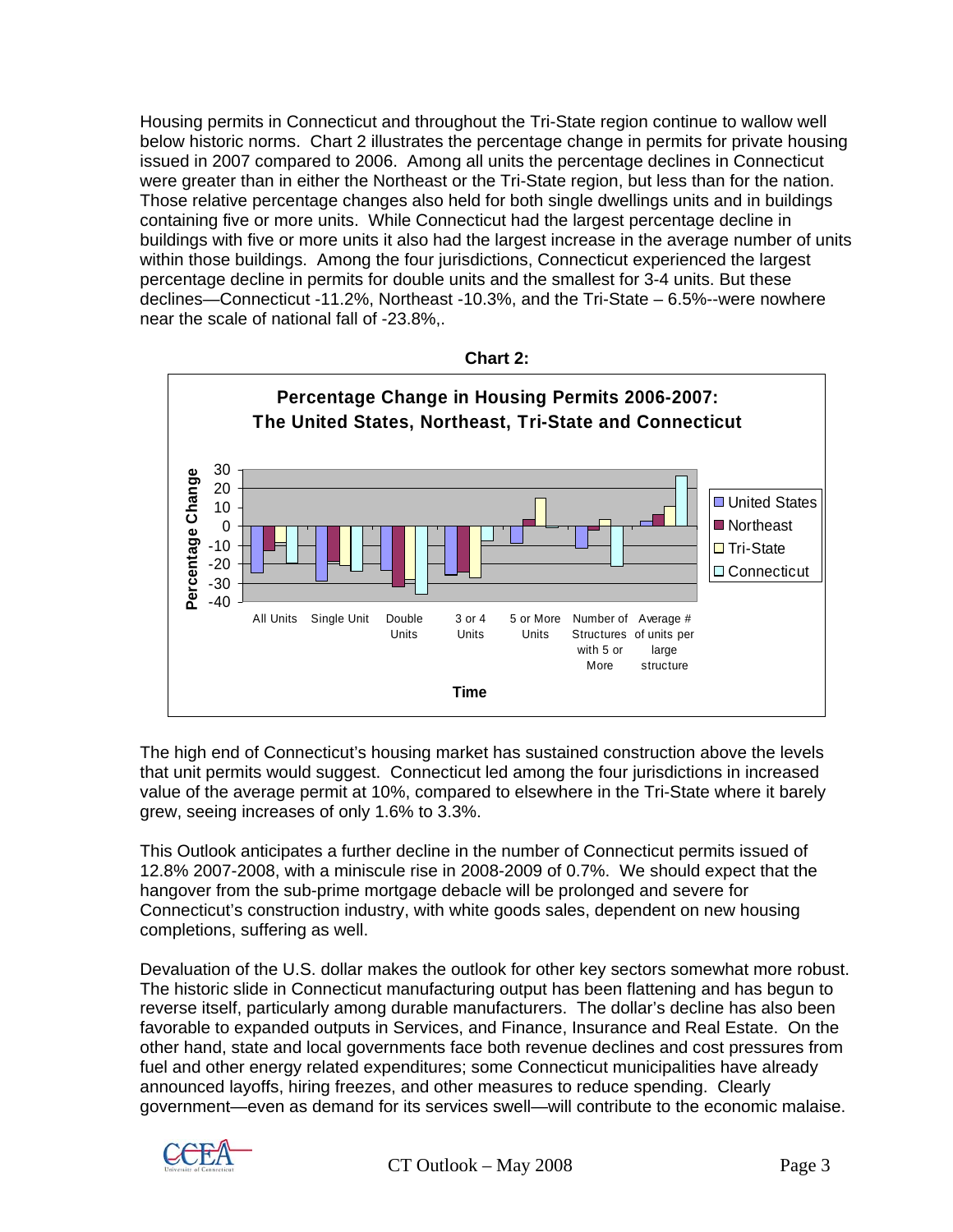### **Employment and Output**

With lower housing permits, slight declines in real manufacturing earnings, contraction in government, and slower income growth, this CCEA Outlook sees a sharper downturn in CT employment at the outset of 2008 than the previous Outlook. This will result, over the two years, in a loss of 24,000 jobs, from total employment of 1,704,000 in 2008Q1 to 1,680,000 in 2010Q1. A previous Outlook had foreseen a rise to 1,713,000 by the end of 2009, so that lagged effects from the current turmoil may cut 33,000 jobs from that potential level of employment.

Chart 3 below shows the employment trend line and Chart 4 the outlook for employment growth by sector. Nevertheless, expected employment in Q1 2010 remains well above that of three years ago, though a longer perspective reminds us that Connecticut will at that point have added no new jobs compared to the level twenty years ago. This pattern should elicit very deep concern for the long-term competitiveness of the state.



Employment in the construction industry will take the brunt of the cutbacks in employment, with minor impacts elsewhere where productivity gains facilitate some labor savings.

The government sector is complex. Employment expansions at the Foxwoods and Mohegan Sun casinos will come online as part of the government sector and therefore offset some expected losses at state and municipal levels.

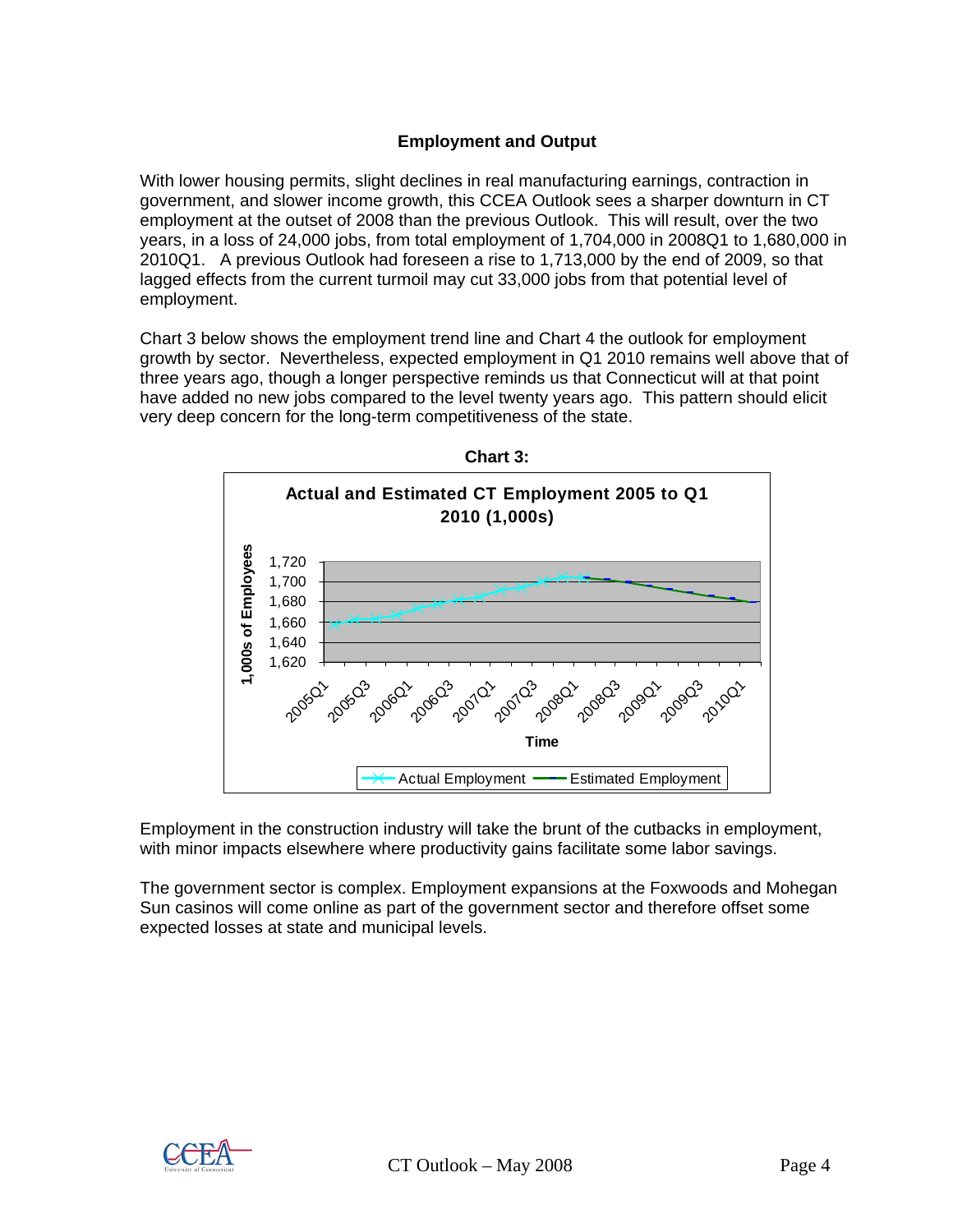



Chart 5 shows sectoral employment by the end of 2009. In contrast with the previous Outlook, there is considerably less employment in Construction (-11,200), Transportation, Trade and Utilities (TTU) (-5,000), and other Services (-4,900) that are only partially offset by more employment in Manufacturing (5,800) and marginal changes in Government, and Finance, Insurance and Real Estate (FIRE).



Consistent with employment demand too small to absorb new entrants to the labor force and a loss of overtime for current workers, this Outlook sees real manufacturing earnings (RME) continuing to fall by one percent annually in 2008 and 2009. This process has already begun. Preliminary data for 2008Q1 perpetuate the decline that began in late 2007.